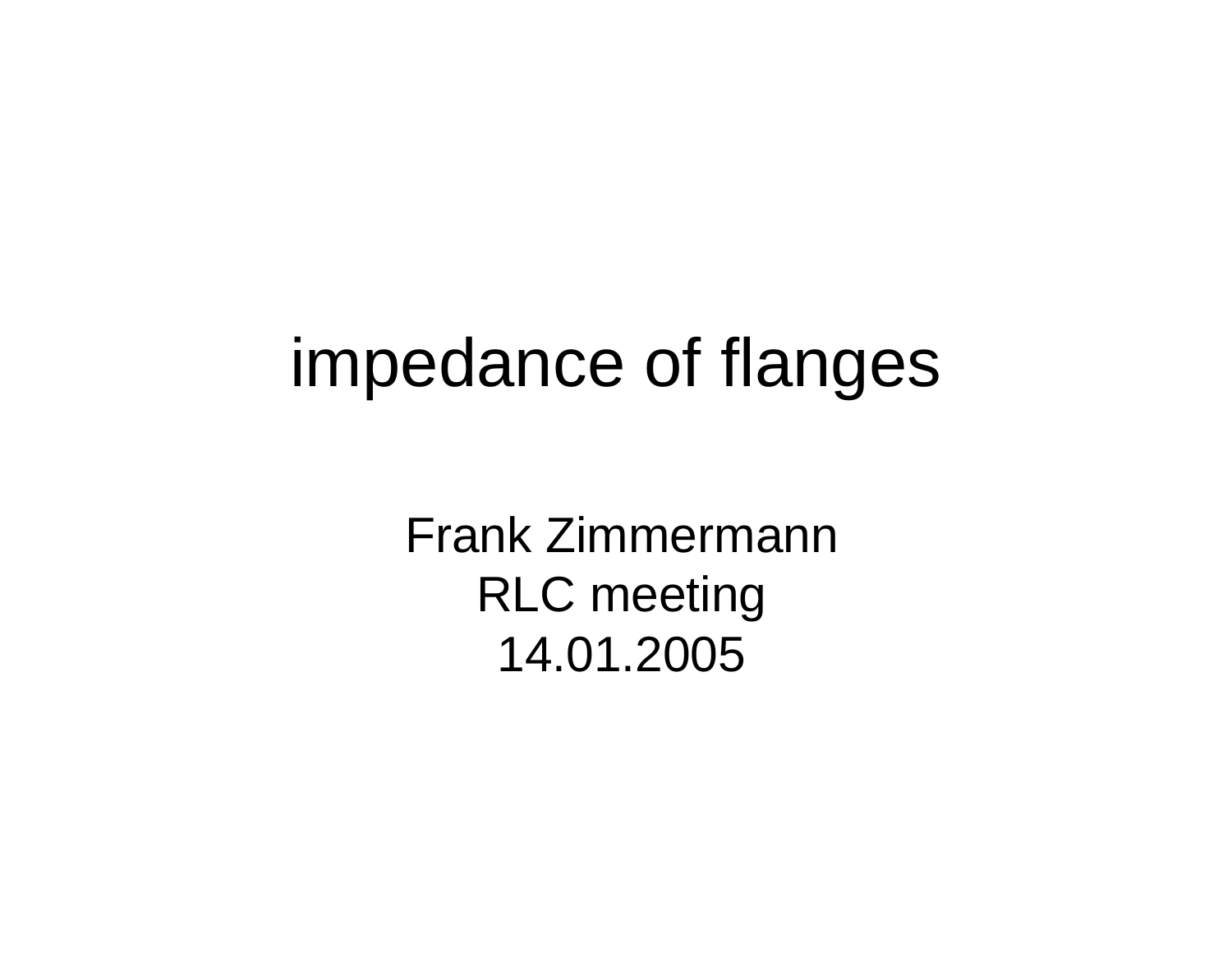## impedance of flanges



LHC will have several 1000 flanges

Question from M. Jimenez:

"We will shortly start the procurement of the seals for the LHC, but before that we need to clarify some rumours.

As you probably know, when two flanges are assembled, a small gap remains between the flanges. The depth depends on the inner diameter of the chambers with respect to the inner diameter of the seal i.e. 100 mm (see figure).

The gap length is 2 mm maximum. If compared to the length of the bunches, it should not, isn't it?

The CtC assumes standard seals and if these gaps are not acceptable, we (you and us) shall issue an ECR to request additional money."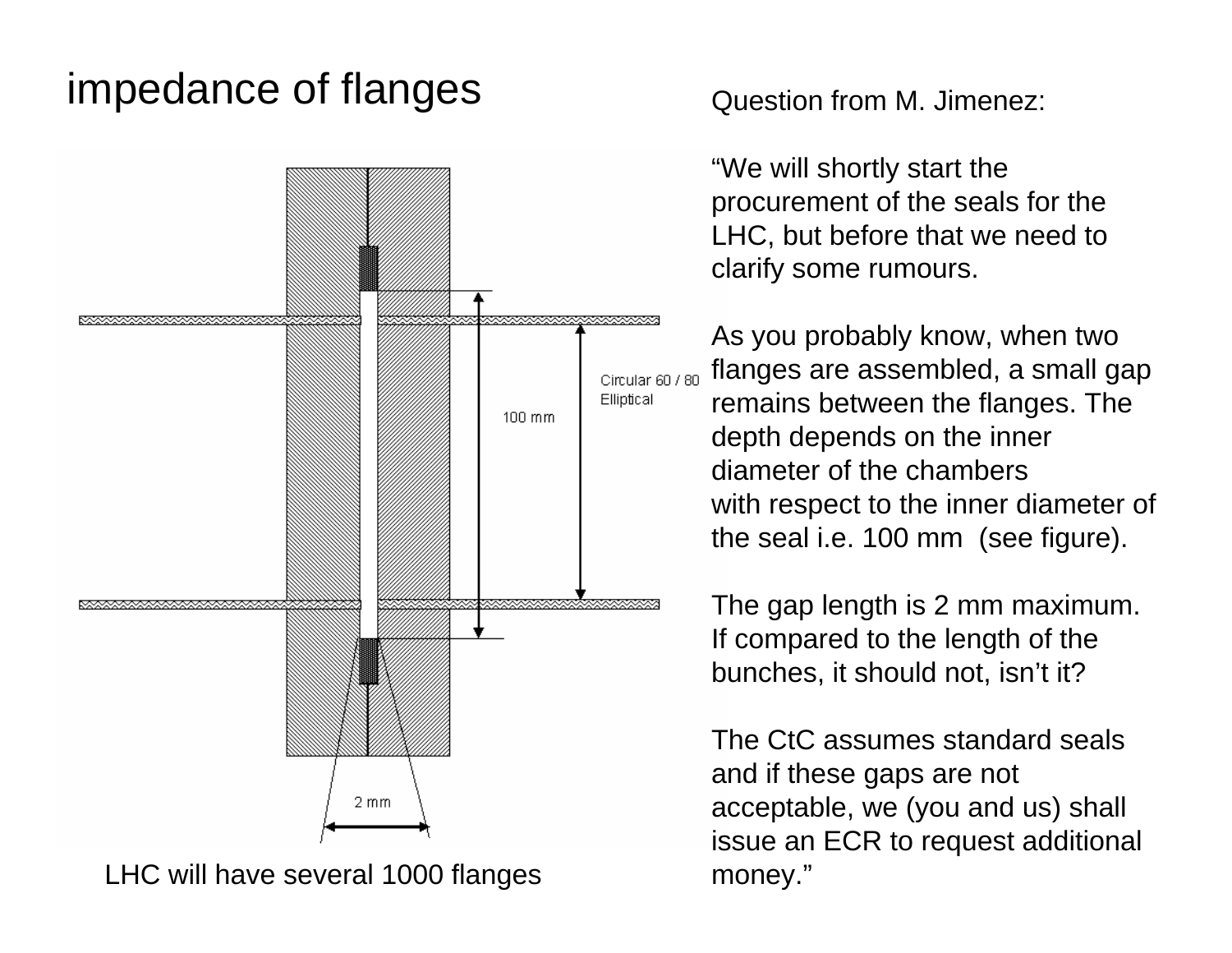## **impedance of flanges?**  *corrected*



*contribution to broadband impedance is ~6% longitudinally, ~4% transversely*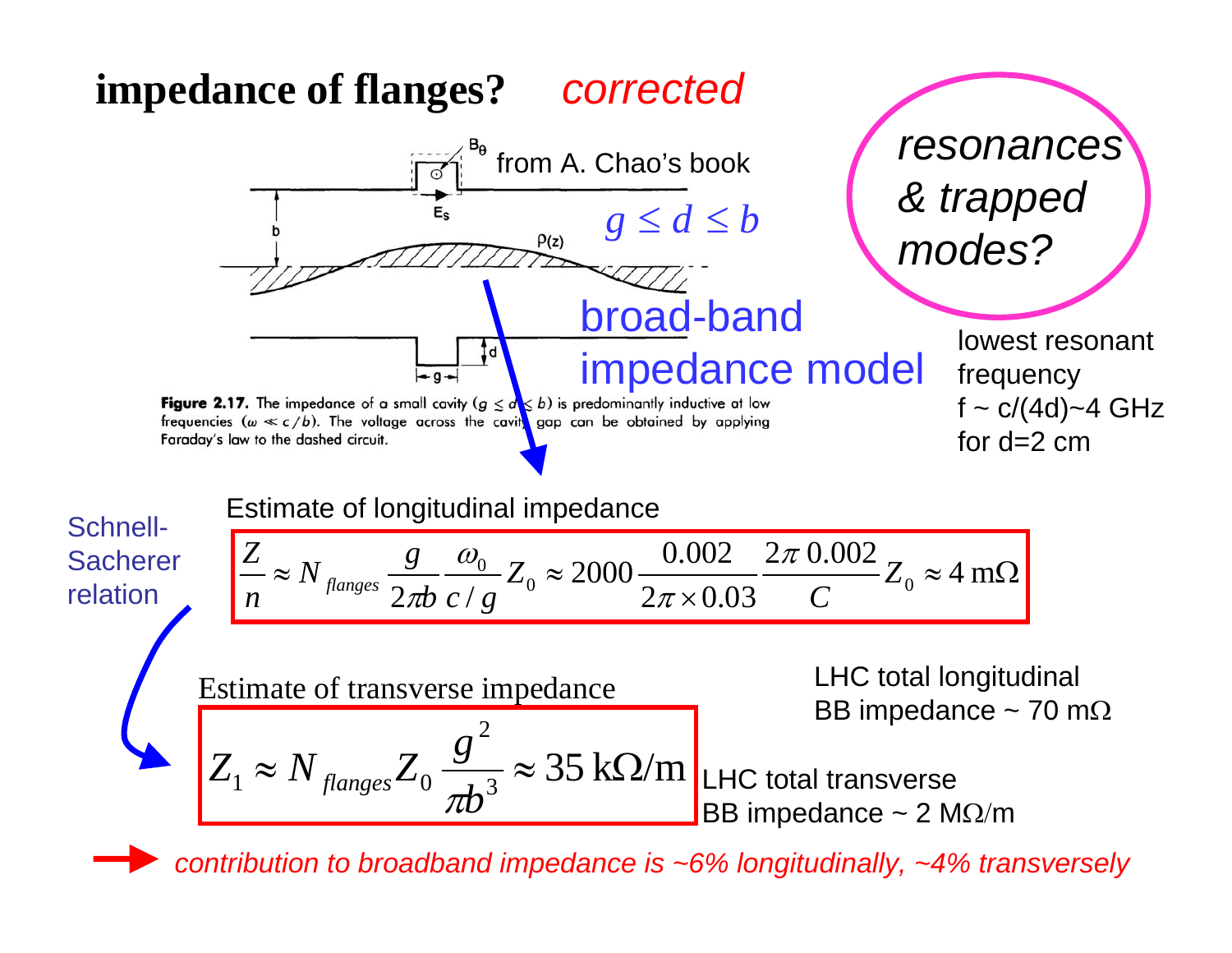K.Y. Ng, "Impedance Issue of Corrugated Beam Pipe from CDF", FERMILAB-TM-1847 (1993)

$$
\left|\frac{Z}{n}\right|_{N_g} \approx \frac{N_{\text{flanges}}g}{C} Z_0 \ln \frac{b+d}{b} \approx \frac{N_{\text{flanges}}g}{C} Z_0 \frac{d}{b} \approx \frac{d}{g} \left|\frac{Z}{n}\right|_{\text{Chao}} \quad \text{1}
$$

if we accept this estimate, the flange impedance is about half the total LHC broadband impedance from the design report!

$$
Z_1 \approx N_{\text{flanges}} Z_0 \frac{gd}{\pi b^3} \approx 360 \text{ k}\Omega/\text{m}
$$

the transverse flange impedance is about 20% of the total

above numbers assume *Nflang es*~2000 (exact number not known)